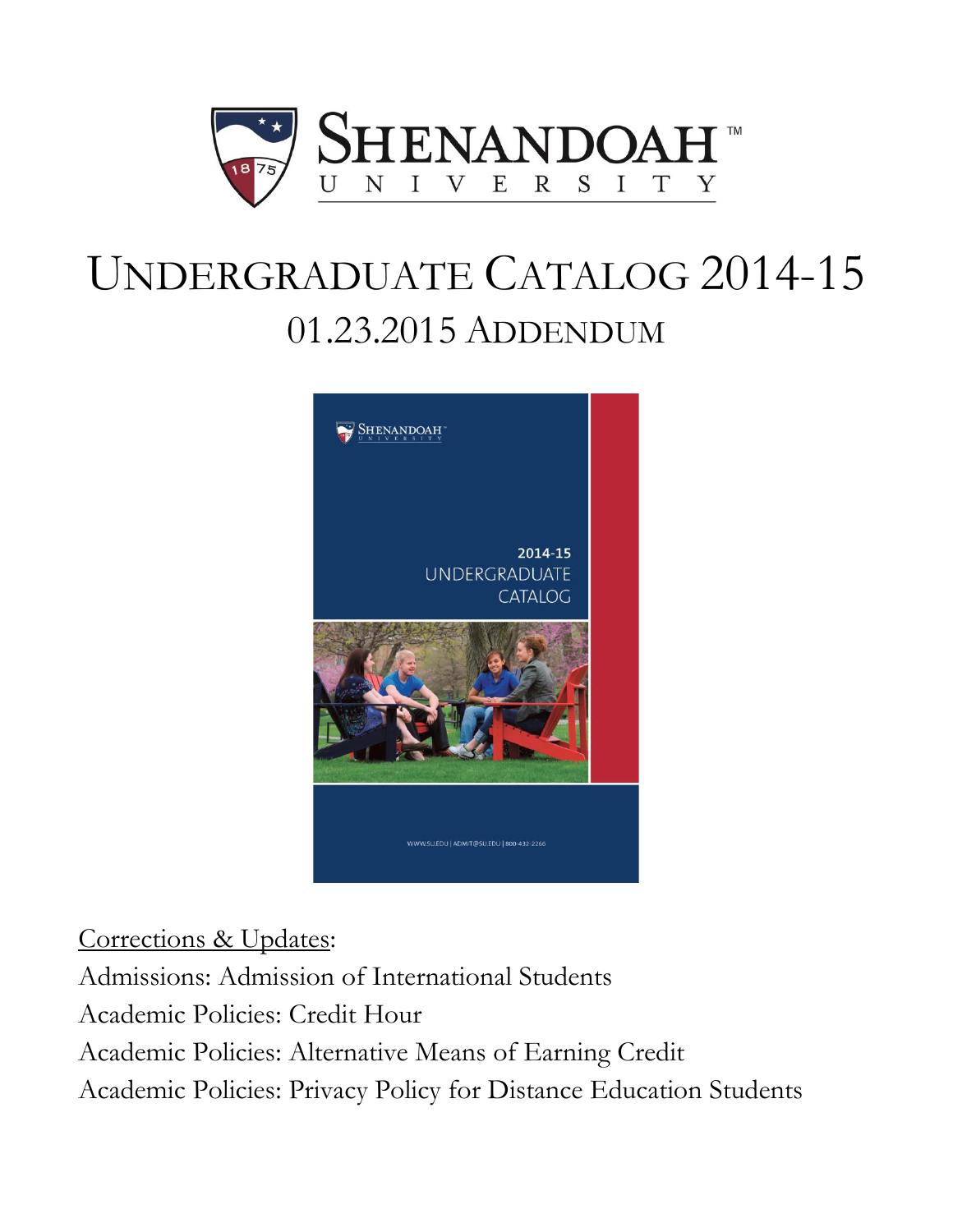### **Admission of International Students**

#### …

- 5. Non-Native English Speaking (NNES) applicants must demonstrate proficiency in the English language in one of three ways:
	- A. At least 48 credit hours with a cumulative GPA of 2.5 in a post-secondary institution in which English is the language of instruction.
	- B. Test of English as a Foreign Language (TOEFL):

| School                    | iBT (Internet TOEFL) | Paper | IELTS* |
|---------------------------|----------------------|-------|--------|
| Arts & Sciences           | 79                   | 550   | 6.5    |
| <b>Business</b>           | 79                   | 550   | 6.5    |
| Conservatory              | 79                   | 550   | 6.5    |
| <b>Health Professions</b> | 83                   | 558   | n/a    |
| <b>Nursing</b>            | 83                   | 558   | n/a    |
| Pharmacy                  | 79                   | 550   | 6.5    |
|                           |                      |       |        |

\*International English Language Testing System

The Shenandoah University TOEFL test code is 5613.

C. SAT critical reading score of 450 or higher or ACT examination composite score of 19 or higher.

The Admissions Office must receive all transcripts and/or test scores no later than 14 business days before the start date of each term. No test score will be considered that is over 12 months old.

### **Conditional Admission of Non-Native English Speakers**

Those students with minimum scores of 45 on iBT (Internet TOEFL), 450 on Paper TOEFL, or 5.0 on IELTS (International English Language Testing System) may be granted conditional admission and must complete Shenandoah University's Intensive English as a Second Language Program (IESL).

### **Intensive English as a Second Language (IESL)**

Shenandoah University's Intensive English as a Second Language (IESL) program welcomes international undergraduate and graduate-level students to prepare for success in their academic careers by providing a comprehensive course of instruction including 20 hours per week of coursework in oral communication (speaking and listening), reading, writing, and grammar in use offered on campus so that students are fully immersed into the American collegiate experience. Courses are taught at the intermediate and advanced levels only. IESL classes are non-credit bearing. Successful completion of the IESL program is proficiency based as determined by attainment of TOEFL/IELTS scores that meet university admissions requirements.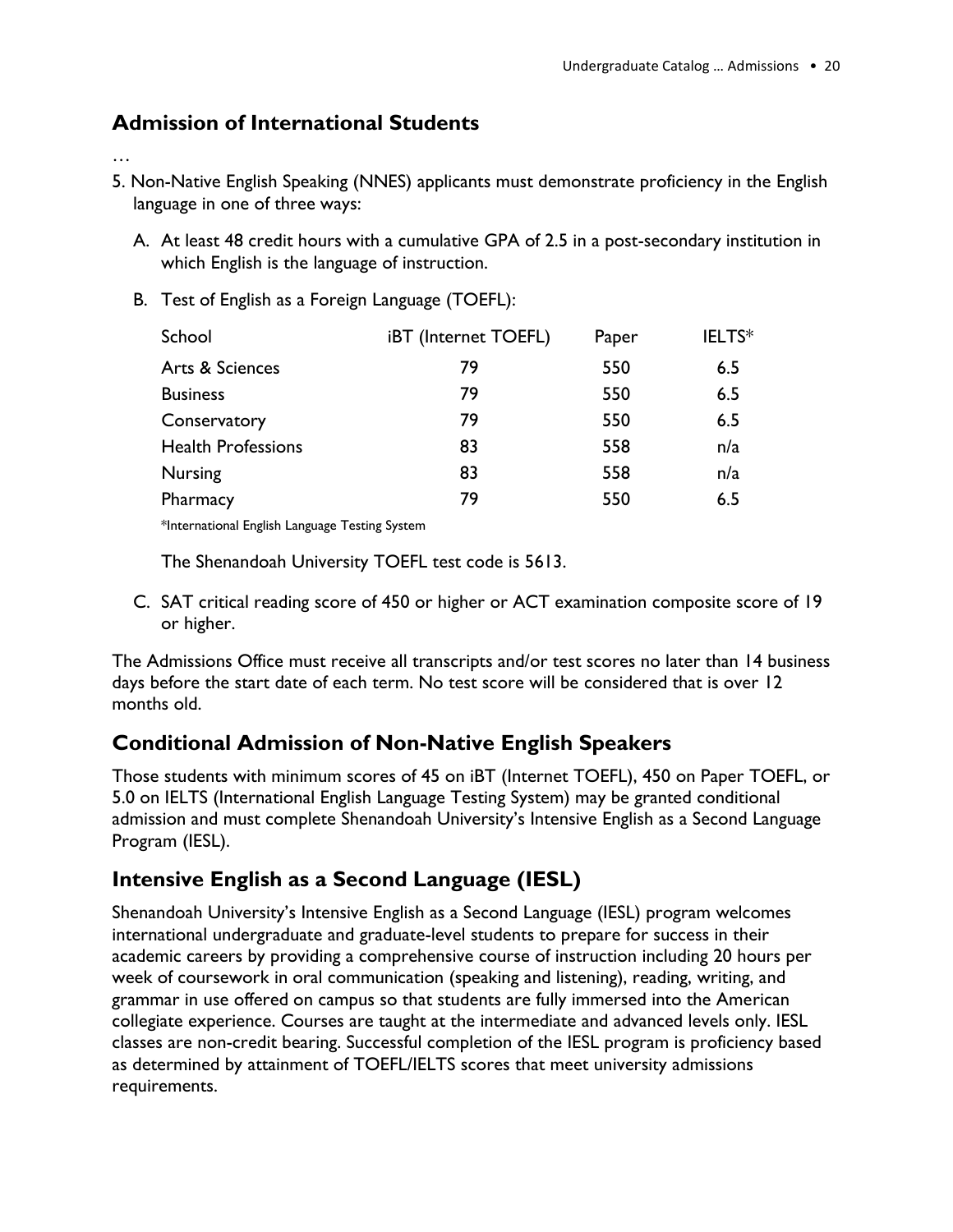Admission to IESL is open to international students with minimum scores of 45 on iBT (Internet TOEFL), 450 on Paper TOEFL, or 5.0 on IELTS (International English Language Testing System).

Upon arrival to campus, students complete placement exams to determine their levels of listening/reading/grammar, speaking, and writing and are placed in four skills classes: oral communication (speaking and listening), reading, writing, and grammar in use. Classes meet five days per week for the entire semester. Skill classes run concurrently to allow students to be placed at appropriate levels by individual skill.

The university also offers the program during an 8-week summer session.

In addition to IESL, the English as a Second Language Program also offers ES 195-English as a Second Language Bridge, a three-credit class for international students who have met university admissions requirements but desire more focused instruction in English. ESL 195 can be taken on its own or coupled with any 100- or 200-level course. Graduate students may choose to take this class along with any graduate-level course.

When an application file is complete, the applicant will usually be notified of the admission decision within three weeks by the executive director of recruitment and admissions. For additional information, see the heading "Notification of Admission Decision" in this section.

Inquiries regarding financial aid should be directed to the university's Office of Financial Aid. Financial aid for international students is extremely limited since federal and state sources are unavailable. International students should seek to obtain educational funds from their native country and should not rely on aid being available from Shenandoah University.

### **Issuance of I-20 for International Applicants**

…

[Replaces point #5 on page 20 through and including ESL Certificate Admission of NNES Undergraduate Applicants ending on page 22 in the Undergraduate Admissions chapter.]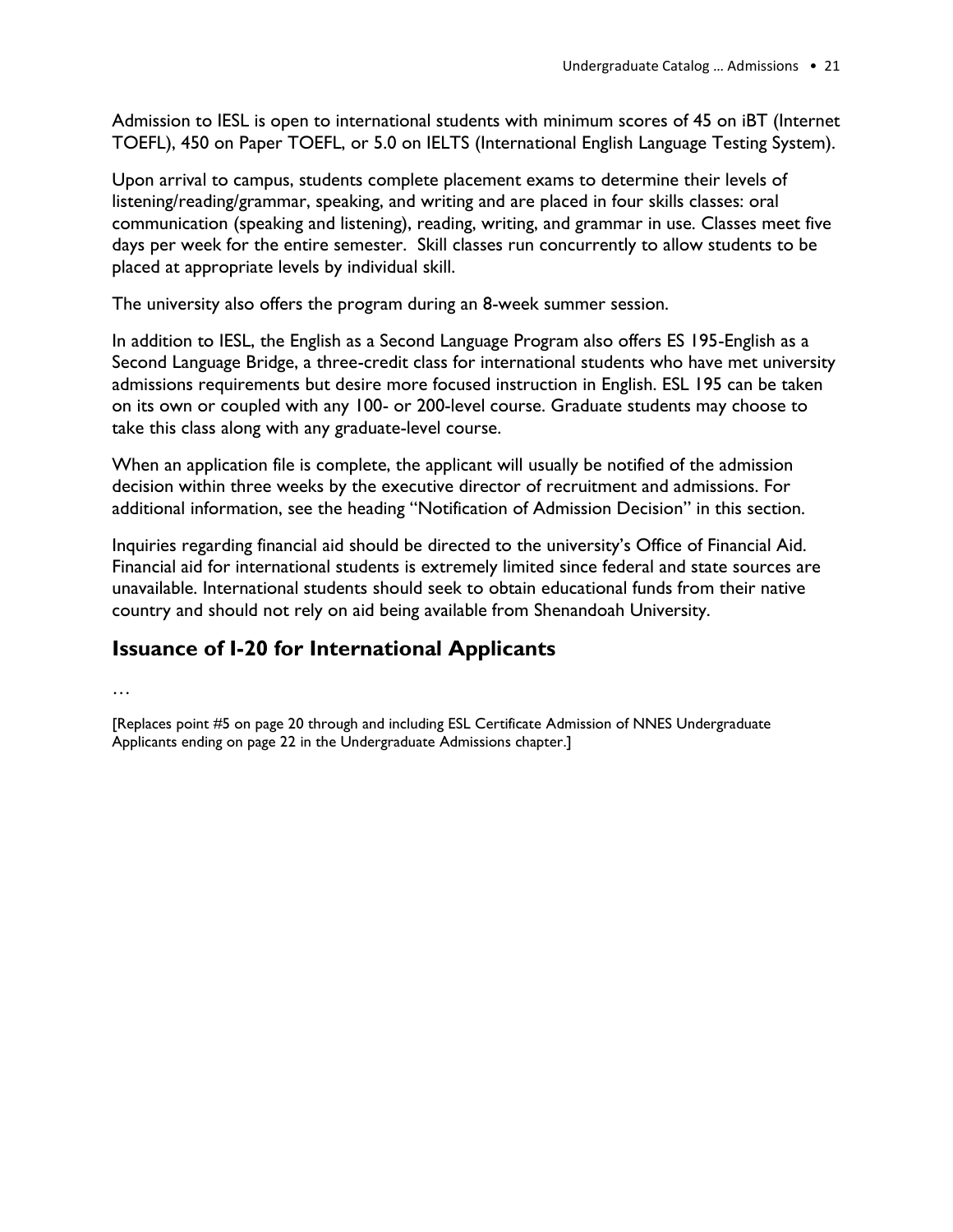## **Credit Hour**

A credit hour is an amount of work represented by intended learning outcomes and verified by evidence of student achievement that reasonably approximates:

- 1. For a traditional, face-to-face lecture class, not less than one contact hour (50 minutes) of classroom or direct faculty instruction and a minimum of two hours of out-of-class student work, including but not limited to reading, studying, conducting research, writing, performance practicing, rehearsals and other learning activities each week for approximately 15 weeks for one semester or the equivalent amount of work over a different amount of time, or
- 2. At least an equivalent amount of work as required outlined in item 1 above for other academic activities as established by the institution including distance education, lab and lecture/lab, tutorial, seminar, independent study, thesis, studio, internships/practica, student teaching, clinical, physical education, discussion/quiz/recitation and other academic work leading to the award of credit hours. For face-to-face lecture classes, this shall equate to a minimum of 750 minutes of classroom contact, including final exams, per credit per semester.

[Replaces Semester Credit Hours section in the Undergraduate Academic Policies chapter on page 31.]

## **Alternative Means of Earning Credit**

### **Transfer Credit**

Shenandoah University may award transfer credit for successfully completing coursework with a grade of "C-" or better. This includes:

1. Credits from an institution of higher education that has been fully accredited by one of the six regional accrediting agencies, such as the Southern Association of Colleges and Schools, or at an institution that is a "Regional Candidate for Accreditation."

*Students who transfer from an institution that is on the quarter system should note that one quarter hour is equal to two-thirds of a semester hour. For example, a student transferring 36 quarter hours of work to Shenandoah would receive 2/3 x 36 or 24 semester hours of credit.*

[Relocation of text from Semester Credit Hours in the Undergraduate Academic Policies chapter on page 31.]